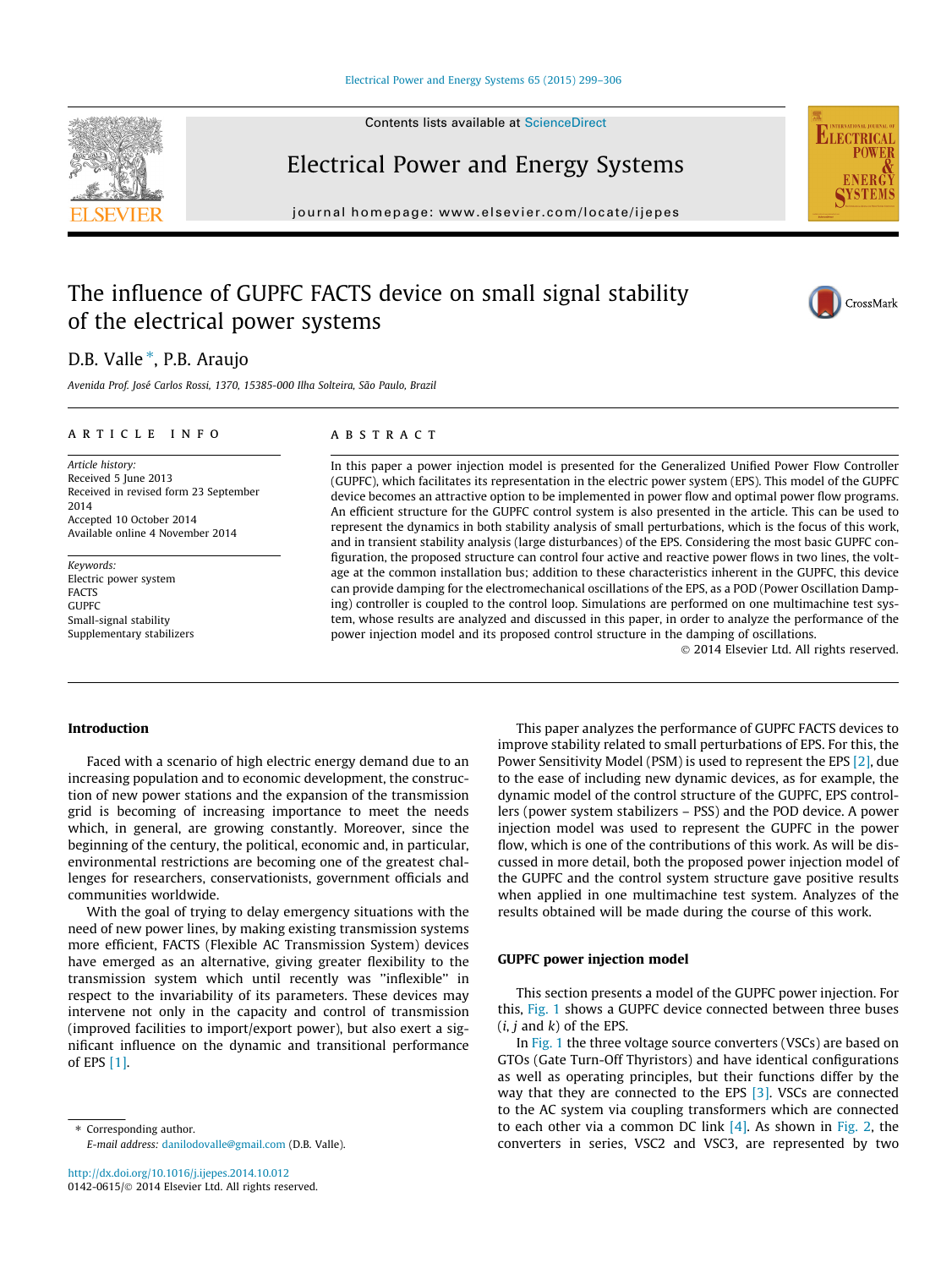<span id="page-1-0"></span>

Fig. 1. Diagram of the GUPFC device with three converters.



Fig. 2. Schematic representation of a three-converter GUPFC.

controllable synchronous voltage sources  $\overline{V}_{sin}$  (with  $n = j, k$ ) in series with their respective susceptances  $(jb_{in})$  representing the coupling transformers. The converter VSC1 is electrically represented by an ideal current source, which is connected in shunt to the common bus  $i$  of the GUPFC installation. Also in Fig. 2,  $\overline V_{in}'$  are two fictitious buses used in the deduction of the model.  $P_i$  and  $Q_i$  are the active and reactive power injections at bus *i* of the installation.  $P_{nj}$ and  $Q_{nj}$  are conventional active and reactive power flows that circulate in the *i*-*n* branches, leaving the *n* buses (with  $n = j$ , *k*), respectively.

The control of the active and reactive power flows in transmission lines by the GUPFC device is achieved by controlling the magnitudes ( $r_{in}$ ) and angles ( $\gamma_n$ ) of the serial voltage sources ( $\overline{V}_{sin}$ ), which are given by Eq. (1).

$$
\overline{V}_{\sin} = r_{in} e^{j\gamma_n} \overline{V}_i \tag{1}
$$

In Eq. (1) the controllable range of relative magnitude ( $r_{in}$ ) and angle  $(\gamma_n)$  of  $\overline{V}_{\text{sin}}$  with the respective voltage of the common installation bus  $(\overline{V}_i)$  is  $0 < r_{in} < r_{inmax}$  and  $0 < \gamma_n < 2\pi$ , respectively, where  $n = j$ , k [\[5\].](#page--1-0) Based on the phasor diagram of the Unified Power Flow Controller (UPFC) presented in  $[6]$  and reproduced in Fig. 3, the voltage



Fig. 3. Phasor diagram of UPFC.

sources  $\overline{V}_{sin}$  (Eq. (1)) can be decomposed into two components, one component in quadrature  $(V_{pn})$  and the other component in series  $(V_{an})$  with the currents  $\bar{I}_{in}$  crossing branches *i*–*n* (with *n* = *j*, *k*). These two components are represented by Eqs.  $(2)$  and  $(3)$ .

$$
V_{pn} = r_{in} V_i \sin(\gamma_n) \tag{2}
$$

$$
V_{qn} = r_{in} V_i \cos(\gamma_n) \tag{3}
$$

For the GUPFC power injection model, the ideal current shunt source  $(\bar{I}_{sh})$  shown in Fig. 2 is also decomposed into two components, one being in-phase  $(i_n)$  and the other in quadrature  $(i_q)$  with the common installation voltage  $(\overline{V}_i)$  being described by Eq. (4) and shown in Fig 3.

$$
\bar{I}_{sh} = (i_p - ji_q)e^{j\theta_i} \tag{4}
$$

As shown in [\[7\]](#page--1-0) and illustrated in Fig. 2, a constraint that must be satisfied for the correct operation of the GUPFC in the EPS is related to the exchange of active power between converters. This restriction (called the GUPFC invariance active power) establishes that when losses are disregarded, all the active power supplied by the shunt converter  $(P_{sh})$  must be exactly equal to the power delivered to the AC system by the serial converters  $(P_{se})$  of the GUP-FC, that is:

$$
P_{sh} = -\sum_{m=i,j,k} P_{se,m} \tag{5}
$$

From the circuit equivalent to the GUPFC shown in Fig. 2, and considering the restriction shown in Eq.  $(5)$  together with Eqs.  $(2)-(4)$ , one arrives at the power injection model of this device (Eqs.  $(6)$ – (9)). This represents the contributions of both the controllable synchronous voltage sources (serial converters) and the ideal current source (shunt converter) of the GUPFC.

$$
P_{s,i} = -\sum_{n=j,k} V_n b_{in} [V_{pn} \cos(\theta_{in}) + V_{qn} \sin(\theta_{in})]
$$
(6)

$$
Q_{s,i} = -V_i \sum_{n=j,k} b_{in} V_n - V_i i_q \tag{7}
$$

$$
P_{s,n} = V_n b_{in} [V_{pn} \cos(\theta_{in}) + V_{qn} \sin(\theta_{in})]
$$
\n(8)

$$
Q_{s,n} = V_n b_{in} [V_{qn} \cos(\theta_{in}) - V_{pn} \sin(\theta_{in})]
$$
\n(9)

In Eqs. (6)–(9),  $n = j$ ,  $k$ ,  $\theta_{in} = (\theta_i - \theta_n)$  and  $b_{in} = (-1/X_{in})$ , with  $X_{in}$  being the reactance of the coupling transformer.  $P_{s,i}$  and  $Q_{s,i}$  are the active and reactive power injections at common bus i of the installation.  $P_{s,n}$  and  $Q_{s,n}$  are the active and reactive power injections in buses j and  $k$  of the installation, respectively. Although the GUPFC power injection model presented in Eqs.  $(6)-(9)$  is based on the model presented in  $[7,8]$ , the model described herein has an added advantage because it is independent of the  $r_{in}$  and  $\gamma_n$  parameters, thereby eliminating a need for them to be calculated. Fig. 4 illustrates the GUPFC device represented by its power injection model ( $P_{s,i}$ ,  $Q_{s,i}$ ,  $P_{s,n}$ ,  $Q_{s,n}$ ) and also the active and reactive power flows which will be



Fig. 4. Flow control by the GUPFC.